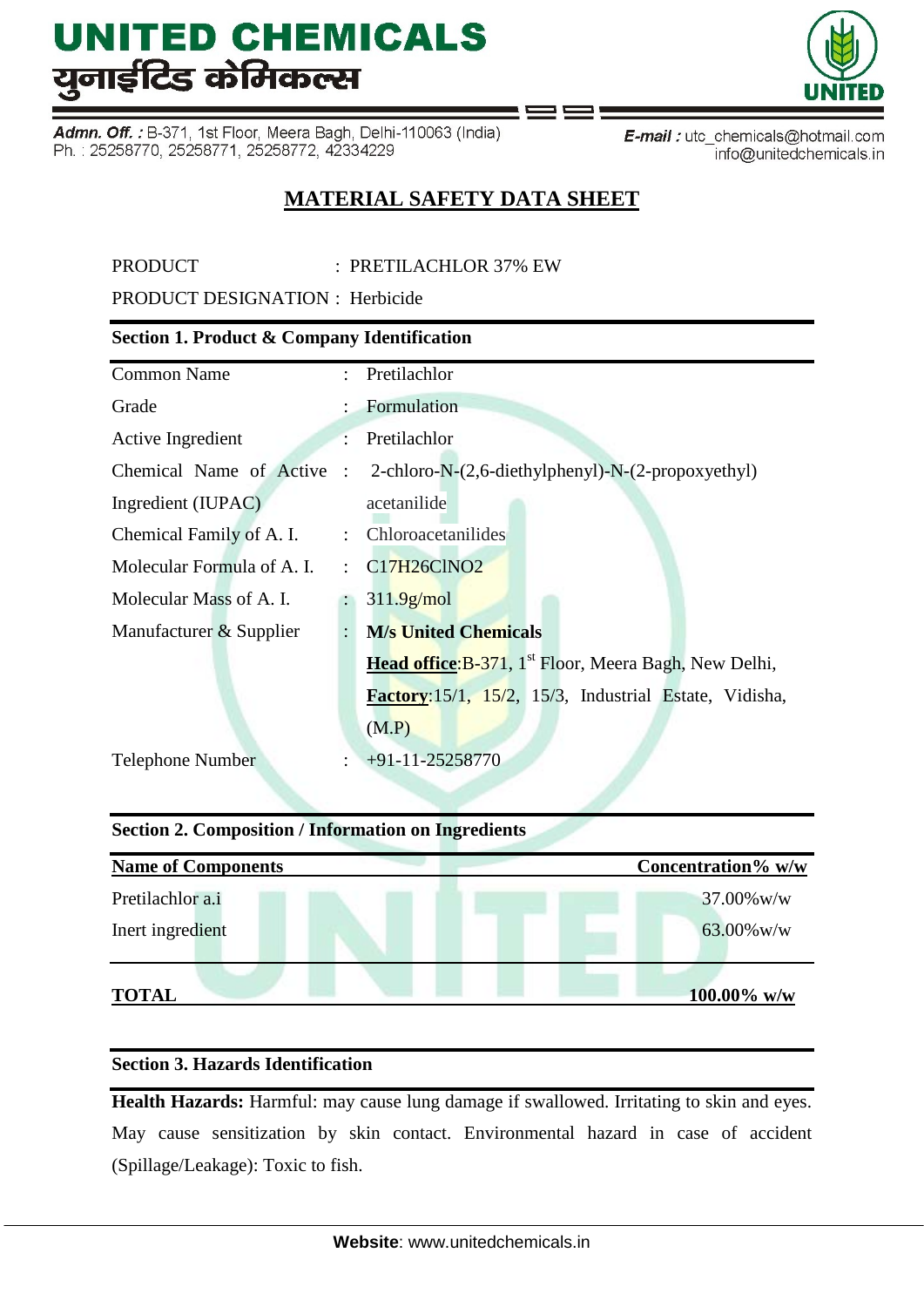Admn. Off.: B-371, 1st Floor, Meera Bagh, Delhi-110063 (India) Ph.: 25258770, 25258771, 25258772, 42334229



### **Section 4. First Aid Measures**

**If in Eyes :** Flush immediately with plenty of water for at least 15 minutes. Get medical attention if irritation persists.

**If in Skin :** Wash thoroughly with soap and water. Remove contaminated clothing and shoes and launder.

**If Inhaled :** Remove to fresh air. If not breathing give artificial respiration, preferably mouthto-mouth. Get medical attention.

**If Swallowed :** Offer a glass of water or milk to drink. Call a physician or poison control center. Do not induce vomiting unless directed.

**Antidote:** There is no specific antidote. Treat symptomatically.

#### **Section 5. Fire Fighting Measures**

**Specific Hazard :** There is no risk of an explosion from this product under normal circumstances if involved in a fire.

**Extinguishing Media :** Small fires: Use water spray, alcohol-resistant foam, dry chemical or carbon dioxide. DO NOT use a solid water stream as it may scatter and spread fire. Large fires: Use alcohol-resistant foam or water spray. DO NOT use a solid water stream as it may scatter and spread fire.

**Hazard From Combustion products :** As the product contains combustible organic components, fire will produce dense black smoke containing hazardous products of combustion . Exposure to decomposition products may be a hazard to health.

**Protective equipment :** Wear full protective clothing and self-contained breathing apparatus.

#### **Section 6. Accidental Release Measures**

**In Case of Emergency :** In case of spillage it is important to take all steps necessary to

• Avoid eye and skin contact

• Avoid contamination of waterways Wear full length clothing and PVC gloves, Keep all bystanders away.

#### **Clean up Procedures :** Procedure for spill

(1) Keep all bystanders away

(2) Wear full length clothing and PVC gloves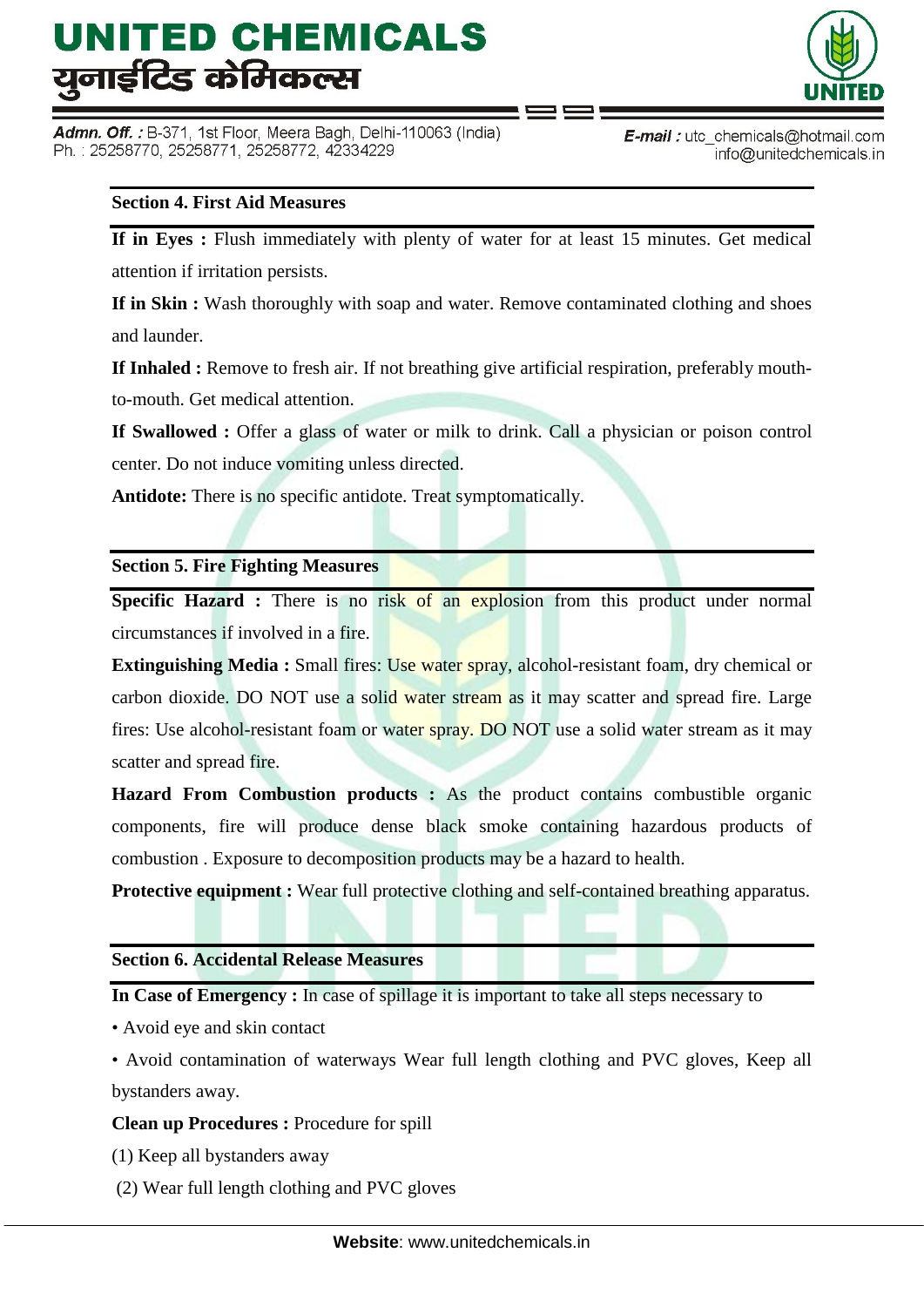Admn. Off.: B-371, 1st Floor, Meera Bagh, Delhi-110063 (India) Ph.: 25258770, 25258771, 25258772, 42334229



info@unitedchemicals.in

(3) Reposition any leaking containers so as to minimise further leakage

(4) Dam and absorb spill with an absorbent material (e.g. sand or soil)

(5) Shovel the absorbed spill into drums

(6) Disposal of the absorbed material will depend upon the extent of the spill

• For quantities up to 50 L of product bury in a secure landfill site

• For quantities greater than 50 L seek advice from the Manufacturer (use emergency contact number below) before attempting disposal. Contain in a secure location until disposal method is established.

(7) Decontaminate spill area with detergent and water and rinse with the smallest volume of water practicable

### **Section 7. Handling & Storage**

**Handling:**Avoid contact with skin, eves and clothing. Avoid inhalation of fog and vapours. Do not eat, drink or smoke while working. In addition to the measures usually taken in chemical works like splash proof filling and measuring equipment (including vapour stripping), further personal protection measures may have to be implemented to avoid possible contact with the product.

**Storage:** Store in tightly sealed original containers in a dry secure place away from fertilisers, seed, feed and food. Store out of direct sunlight. Keep out of reach of children, unauthorised persons and animals.

### **Section 8. Exposure Control, Personal Protection**

**Engineering Controls :** In the Workplace: ensure ventilation is adequate and that air concentrations of components are controlled below quote Workplace Exposure Standards. Keep containers closed when not in use. No special requirements. Product is used outdoors.

**Ingestion :** DO NOT eat, drink or apply cosmetics, where there is a potential for exposure to the product.

**Eye Protection :** Safety goggles, chemical splash goggles or face shield for eyes protection should be used. Safety showers and eye wash should be easily available.

**Skin Protection :** Chemical resistant gloves, coveralls socks, apron and chemical resistant foot covering should always be used while handling the product.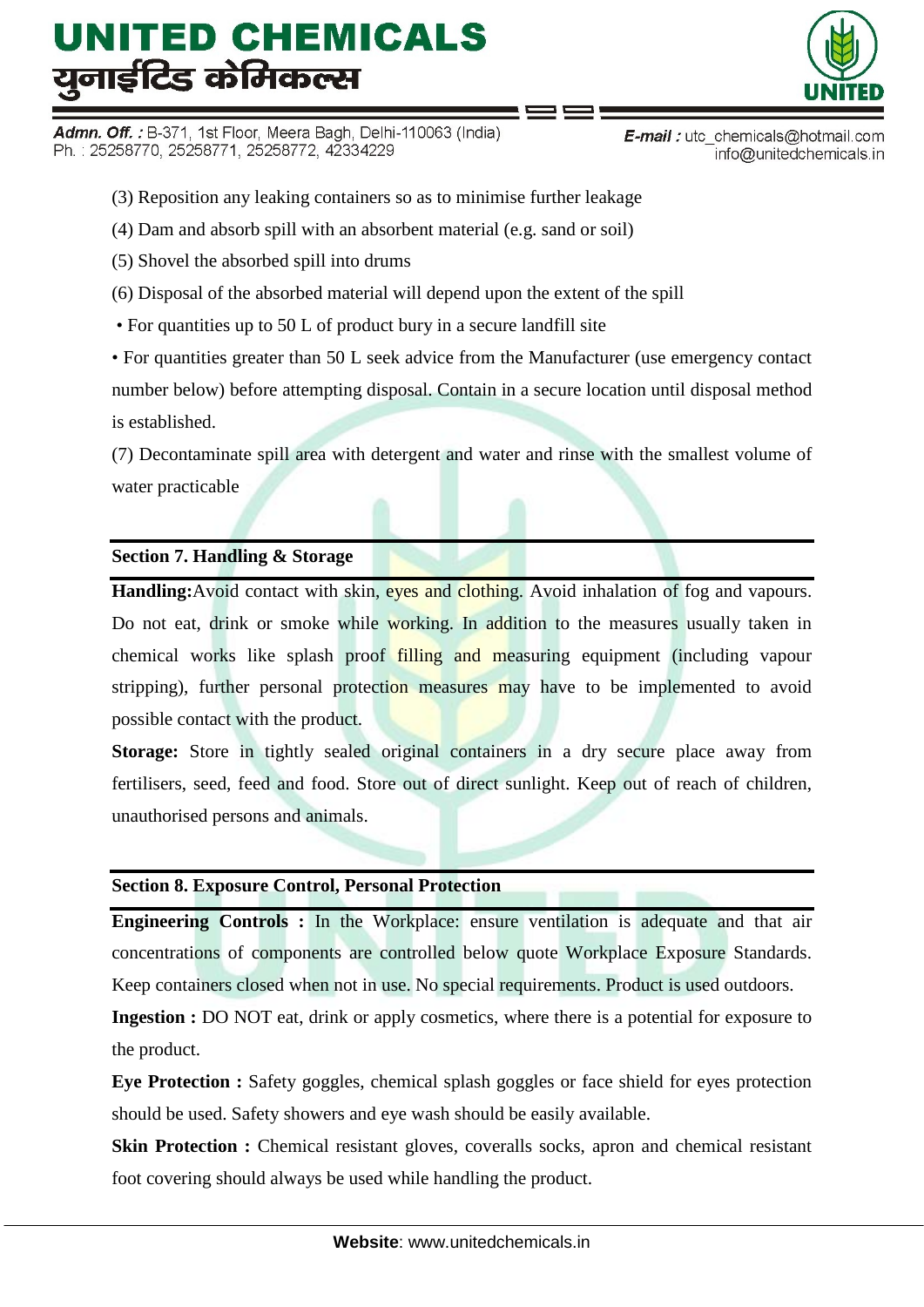Admn. Off.: B-371, 1st Floor, Meera Bagh, Delhi-110063 (India) Ph.: 25258770, 25258771, 25258772, 42334229

**E-mail**: utc chemicals@hotmail.com info@unitedchemicals.in

**Skin Protection :** Chemical resistant gloves, coveralls socks, apron and chemical resistant foot covering should always be used while handling the product.

**General Protection :** Avoid contact with eyes and skin. While handling the product wear cotton overalls buttoned to the neck and wrist. Elbow-length PVC gloves and face shield. After use and before eating, drinking and smoking, wash hands, arms and face thoroughly with soap and water. After each day's use, wash gloves and contaminated clothing.

#### **Section 9. Physical and Chemical Properties**

| Appearance / state | : Yellow to brown liquid                   |
|--------------------|--------------------------------------------|
| <b>Colour</b>      | <b>Yellow</b> to brown                     |
| Odour              | Faint, sweet odour                         |
| ph                 | $3 - 5.5$                                  |
| <b>Solubility</b>  | In water $20 \text{ mg}/1 (20 \text{ °C})$ |
| Vapour pressure    | $0.133$ mPa $(20^{\circ}C)$                |
|                    |                                            |

**Section 10. Stability & Reactivity**

**Chemical Stability :** Stable under normal use and storage conditions

**Conditions to Avoid :** See "Unusual Fire, Explosion and Reactivity Hazards" statement,

**Incompatible Materials** : Strong bases, Strong acids, Strong oxidizing agents

**Hazardous decomposition products :** Can decompose at high temperatures forming toxic gases.

**Hazardous Reactions :** No polymerization will occur.

**Section 11. Toxicological Information**

**Acute Oral Toxicity** :  $LD_{50}$  for rats  $:$  >5508mg/kg

**Acute Dermal Toxicity :** LD50 for rats **:** >2000 mg /kg

**Acute Inhalation** : LC50 (4h) rats **:** >2.90mg/l

**Eye Irritation :** Non Irritating to Eyes

**Skin Irritant** : (Rabbit)Non irritating

**Skin sensitization :** Not a skin sensitizer

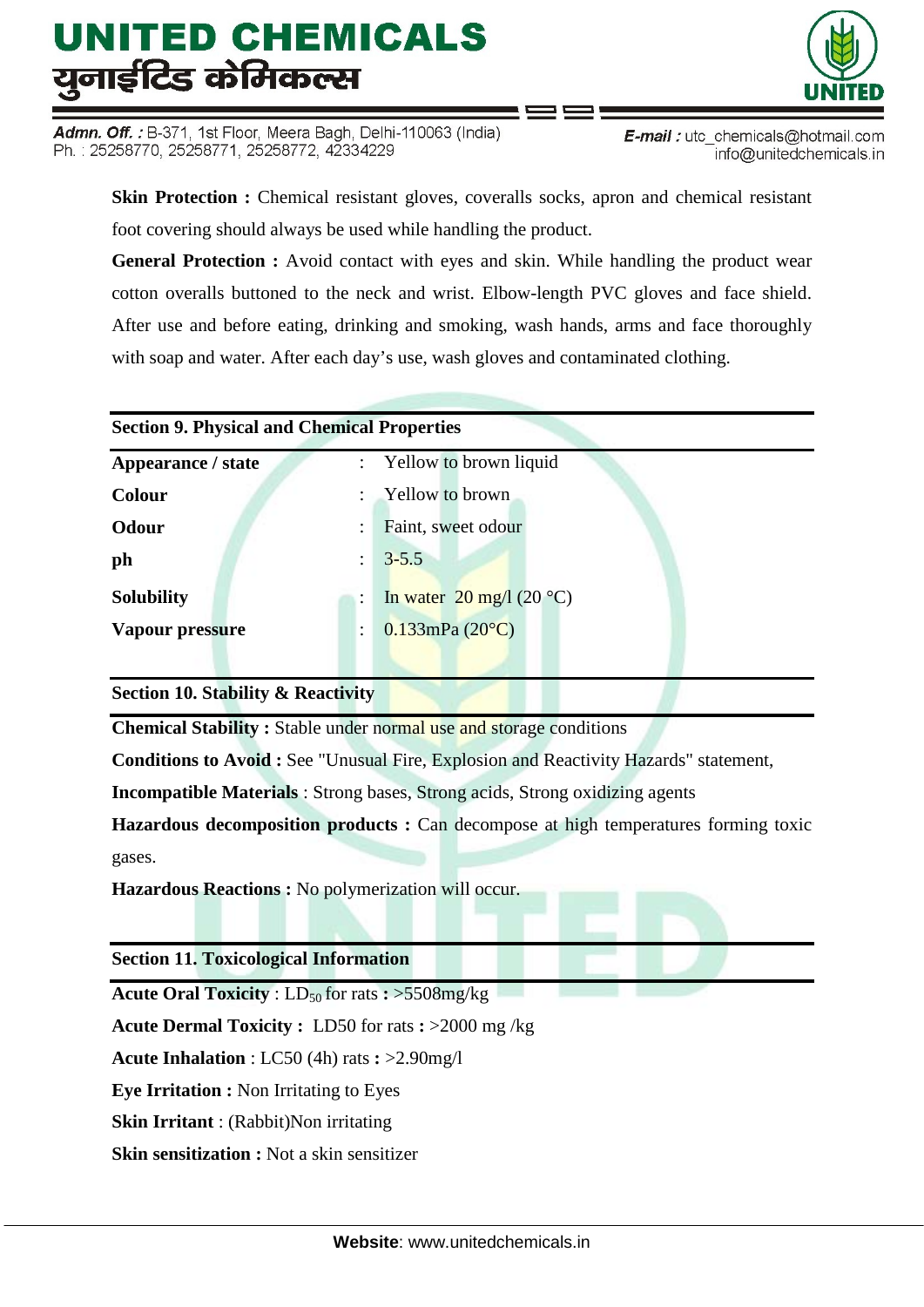Admn. Off. : B-371, 1st Floor, Meera Bagh, Delhi-110063 (India) Ph.: 25258770, 25258771, 25258772, 42334229



E-mail: utc chemicals@hotmail.com info@unitedchemicals.in

### **Section 12. Ecological Information**

**Birds** Acute oral LD<sub>50</sub> for Bobwhite Quail LC50(8d):6597 mg/kg diet.

and Mallard Ducks >4640 mg/kg

**Fish**  $LC_{50}$  (96h) for Rainbow trout 052 mg/l

**Daphnia magna :** LC50: 13 mg/l

**Bee L**D50 (oral and contact): >100μg/bee

### **Section 13. Disposal Consideration**

#### **Product Disposal:**

Dispose of this product only by using according to the label. Do not contaminate drains, streams, rivers or waterways with the chemical or used container. Add rinsing's to spray tank.

### **Container disposal:**

- (1) Rinse containers before disposal. Add rinsing's to the spray tank. DO NOT dispose of undiluted chemicals on site.
- (2) Dispose of rinsed, empty containers at a local authority landfill. If no landfill is available, bury the containers below 500 mm in a disposal pit specifically marked and set up for this purpose clear of waterways, desirable vegetation and tree roots. Empty containers and product should not be burnt.

### **Section 14. Transport Information**

| <b>IMDG Classification</b>    |                      |                                                       |  |  |  |  |  |  |  |
|-------------------------------|----------------------|-------------------------------------------------------|--|--|--|--|--|--|--|
| <b>Shipping name</b>          | $\ddot{\phantom{a}}$ | Hazardous Substance, Liquid, N.O.S<br>Environmentally |  |  |  |  |  |  |  |
|                               |                      | (pretilachlor)                                        |  |  |  |  |  |  |  |
| <b>Class</b>                  | $\ddot{\cdot}$       | 6.1                                                   |  |  |  |  |  |  |  |
| <b>Packing group</b>          |                      | Ш                                                     |  |  |  |  |  |  |  |
| <b>UN</b> number              | $\ddot{\phantom{a}}$ | 3082                                                  |  |  |  |  |  |  |  |
| <b>Marine pollutant</b> : Yes |                      |                                                       |  |  |  |  |  |  |  |